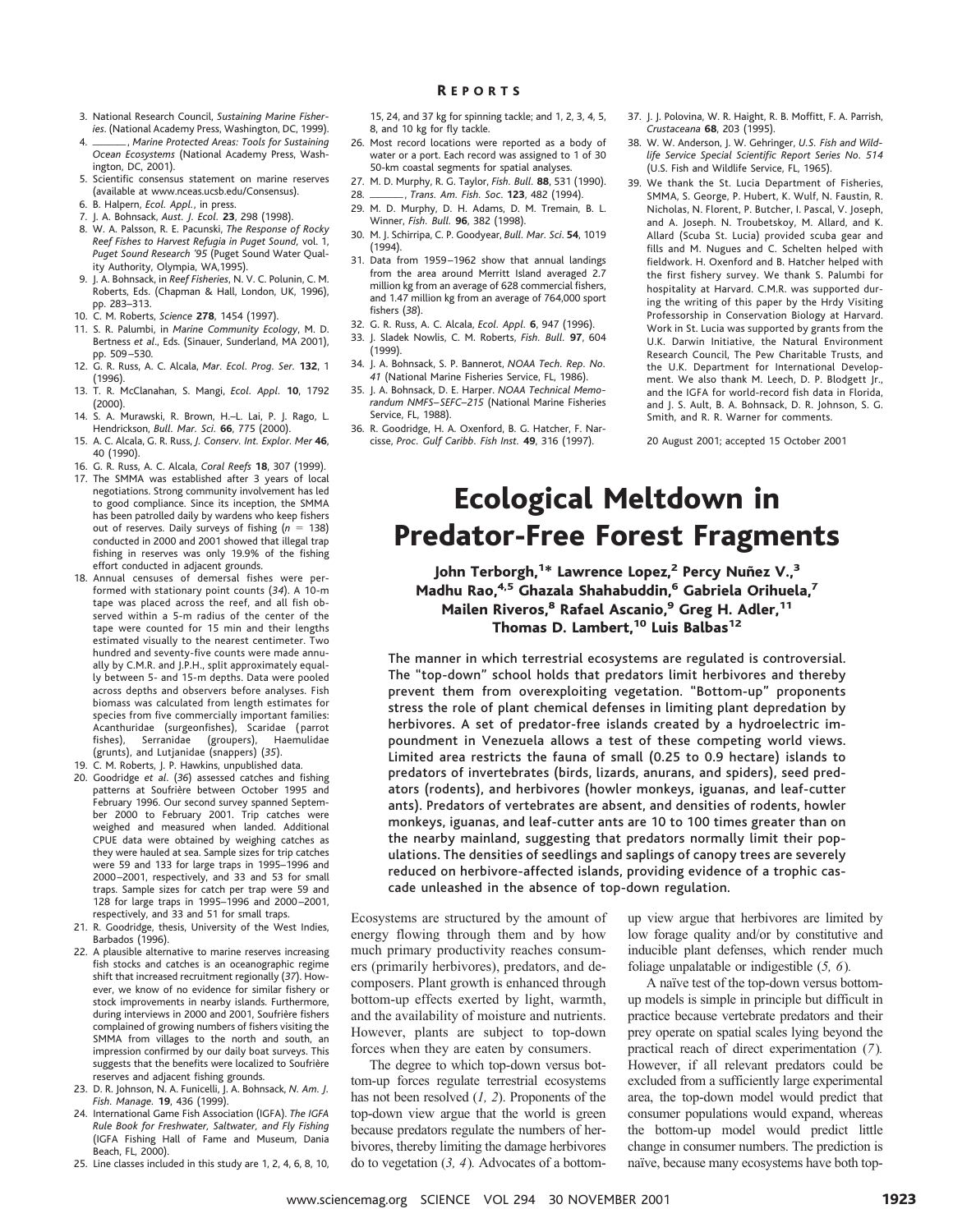down and bottom-up components and because prey behavior can vary greatly in response to the perceived risk of predation (*8*)*.* Nevertheless, simple qualitative predictions are the best that ecological theory can muster at present.

A second test of the top-down model is based on the concept of a trophic cascade, in which a perturbation at one trophic level propagates through lower levels with alternating positive and negative effects. Thus, removal or

<sup>1</sup>Center for Tropical Conservation, Duke University, Box 90381, Durham, NC 27708, USA. <sup>2</sup> Department of Biological Sciences, Florida International University, Miami, FL 33199, USA. <sup>3</sup>Herbario Vargas, Universidad Nacional "San Antonio de Abad" de Cusco, Cusco, Peru. <sup>4</sup>Wildlife Conservation Society, 2300 South Boulevard, Bronx, New York, NY 10464, USA. <sup>5</sup>Conservation Biology Group, Department of Zoology, Downing Street, Cambridge University, Cambridge CB2 3EJ, UK. <sup>6</sup>Chintan Environmental Research and Action Group, 238 Siddhartha Enclave, New Delhi 110014, India. <sup>7</sup>Universidad Ricardo Palma, Facultad de Ciencias Biológicas, Jose Gonzales 684, Lima 18, Peru. <sup>8</sup>Fundación Museo de Ciencias/Centro Adolfo Ernst, Apartado Postal 5883, Caracas 1010, Venezuela. <sup>9</sup>Universidad Complutense de Madrid, Departamento de Ecología, Facultad de Ciencias Biológicas, Ciudad Universitaria, 28040 Madrid, Spain. 10Faculty of Forestry, University of Toronto, Ontario M5S 3B2, Canada. 11Department of Biology and Microbiology, University of Wisconsin Oshkosh, 800 Algoma Boulevard, Oshkosh, WI 54901–8640, USA. 12EDELCA, Apartado 28, Puerto Ordaz, Estado Bolívar, Venezuela.

\*To whom correspondence should be addressed: Email: manu@duke.edu

absence of predators would be expected to lead to increased densities of consumers, which, in turn, would be predicted to have negative consequences for producers (*9, 10*).

Here we report on the strength of top-down forces unleashed in a set of forest fragments through the fortuitous exclusion of predators. The fragments are islands in Lago Guri, a 4300 km2 hydroelectric impoundment in the Caroni valley of the state of Bolivar, Venezuela (*11, 12*)*.* Isolated by rising water in 1986, these islands range from 0.2 to 4.9 km from the nearest point on the mainland, and all are situated at least 100 m across open water from any other landmass. The vegetation is semideciduous, tropical dry forest.

In 1993 and 1994, we conducted faunal inventories of six "small" islands (0.25 to 0.9 ha), four "medium" islands (4 to 12 ha), two "large" islands ( $\geq$ 150 ha), and two sites on the mainland (*13, 14*)*.* Through these inventories, we measured the abundance at each site of all vertebrates and selected invertebrates. The inventories revealed that small and medium islands already lacked  $\geq 75\%$  of the vertebrate species known to occur on the nearby mainland, whereas the two large islands retained nearly all species (*13*)*.* We thus designated the two large islands along with two stations on the mainland as control sites.

Animals persisting on small islands fall into three trophic categories: predators of invertebrates (spiders, anurans, lizards, and birds),

seed predators (small rodents), and herbivores (howler monkeys, common iguanas, and leafcutter ants) (*15*)*.* Medium islands harbor, in addition, armadillos, agoutis, and, in one case, capuchin monkeys (*16*)*.* Apart from the island with capuchins, frugivores (the principal seed dispersers of tropical forests) and predators of vertebrates are largely to entirely absent from both small and medium islands (*17, 18*)*.* The resulting communities are thus highly aberrant, consisting of a suite of consumers without predators.

Consumers able to persist on small and medium islands are typically hyperabundant in relation to their number in control sites. The mean number of rodents captured per 100 station-nights on three medium and six small islands was 35 times greater than at three sites on a large island and one on the mainland (*19*)*.* Transect counts of iguana dung indicated a 10-fold increase in abundance relative to counts on the mainland (*13*)*.* Beyond these density estimates, we have little information about iguanas because they live in the canopy where they are almost invisible. Howler monkeys on some small islands persist at densities equivalent to 1000 per square kilometer (20 to 40 per square kilometer is normal for the mainland), and the density of mature leaf-cutter ant colonies is roughly two orders of magnitude higher than that on large landmasses (Table 1 and Table 2) (*20*)*.*

Reproduction of howler monkeys appears to be suppressed where they are hyperabundant, suggesting strong density dependence and bottom-up regulation. On one 0.6-ha island, a group of howlers containing two adult females produced only one young in 4 years (0.125 birth per female-year), whereas on a 350-ha island, 10 adult females belonging to two groups produced five infants in 2001 (0.5 birth per female-year).

On medium islands, rodents were as abundant as on small islands, but densities were less for common iguanas, howler monkeys, and, especially, leaf-cutter ants (Tables 1 and 2) (*20, 21*)*.* The difference in the density of leaf-cutter colonies on small and medium islands was investigated by placing wire cages over entrances to young colonies. On medium islands, cages resulted in substantially increased colony survivorship by excluding armadillos. Cages had no effect on small islands where armadillos were not present (*20*)*.*

The truncated animal communities of small and medium Lago Guri islands are ideal for revealing the strength of top-down regulation because the principal herbivores (howlers, iguanas, and leaf-cutter ants) all feed mainly or exclusively on the foliage of canopy trees and lianas. Moreover, none of these animals has a juvenile stage that feeds at a lower trophic level, a factor that frequently complicates the interpretation of food web interactions in aquatic systems (*22*)*.*

**Table 1.** Tree species diversity and densities of saplings, howler monkeys, and mature leaf-cutter ant colonies on six small Lago Guri islands (1996–97).

| Parameter                                                     | Island |      |       |        |           |          |  |  |  |
|---------------------------------------------------------------|--------|------|-------|--------|-----------|----------|--|--|--|
|                                                               | Baya   | Cola | Colón | Iguana | Perímetro | Palizada |  |  |  |
| Area (ha)                                                     | 0.25   | 0.7  | 0.3   | 0.6    | 0.5       | 0.9      |  |  |  |
| No. trees $\geq$ 10 cm DBH                                    | 203    | 490  | 290   | 381    | 301       | 403      |  |  |  |
| No. tree species                                              | 32     | 40   | 33    | 47     | 54        | 55       |  |  |  |
| No. stems $\geq 1$ m tall,<br>$<$ 1 cm DBH/500 m <sup>2</sup> | 39     | 84   | 147   | 90     | 156       | 301      |  |  |  |
| No. howler monkeys                                            | 2      | 6    | 3     | 6      |           |          |  |  |  |
| Howler monkeys per ha                                         | 4.0    | 8.6  | 10.0  | 10.0   |           |          |  |  |  |
| No. leaf-cutter colonies                                      |        | 3    | 2     | 4      | 2         |          |  |  |  |
| No. leaf-cutter colonies/ha                                   | 4.0    | 4.3  | 6.7   | 6.7    | 4.0       |          |  |  |  |

**Table 2.** Tree species diversity and density of saplings and mature leaf-cutter ant colonies on medium and large Lago Guri landmasses.

|                                                               | Landmass |       |           |      |          |              |             |             |             |  |
|---------------------------------------------------------------|----------|-------|-----------|------|----------|--------------|-------------|-------------|-------------|--|
| Parameter                                                     | Medium   |       |           |      | Large    |              |             |             |             |  |
|                                                               | Ambar    | Chota | Lomo Pano |      | DM-15    | DM-12 Grande |             | <b>TF-1</b> | $TF-2$      |  |
| Area (ha)                                                     | 8        | 5     | 11        | 12   | 350      | 350          | 150         | $\infty$    | $\infty$    |  |
| No. tree species per 300<br>stems $\geq 10$ cm DBH            | 63       | 42    | 49        | 51   | 50       | 55           | 46          | 51          | 50          |  |
| No. stems $\geq 1$ m tall.<br>$<$ 1 cm DBH/500 m <sup>2</sup> | 214      | 311   | 375       | 236  | 304      |              | 379         | 340         |             |  |
| No. leaf-cutter colonies                                      | 2        |       | 2         | 2    | $=4$     | $\geq 4$     | $\geq$ 2    |             |             |  |
| No. leaf-cutter colonies/ha                                   | 0.25     | 0.20  | 0.18      | 0.17 | $= 0.01$ | $\geq 0.01$  | $\geq 0.01$ | $\leq 0.04$ | $\leq 0.04$ |  |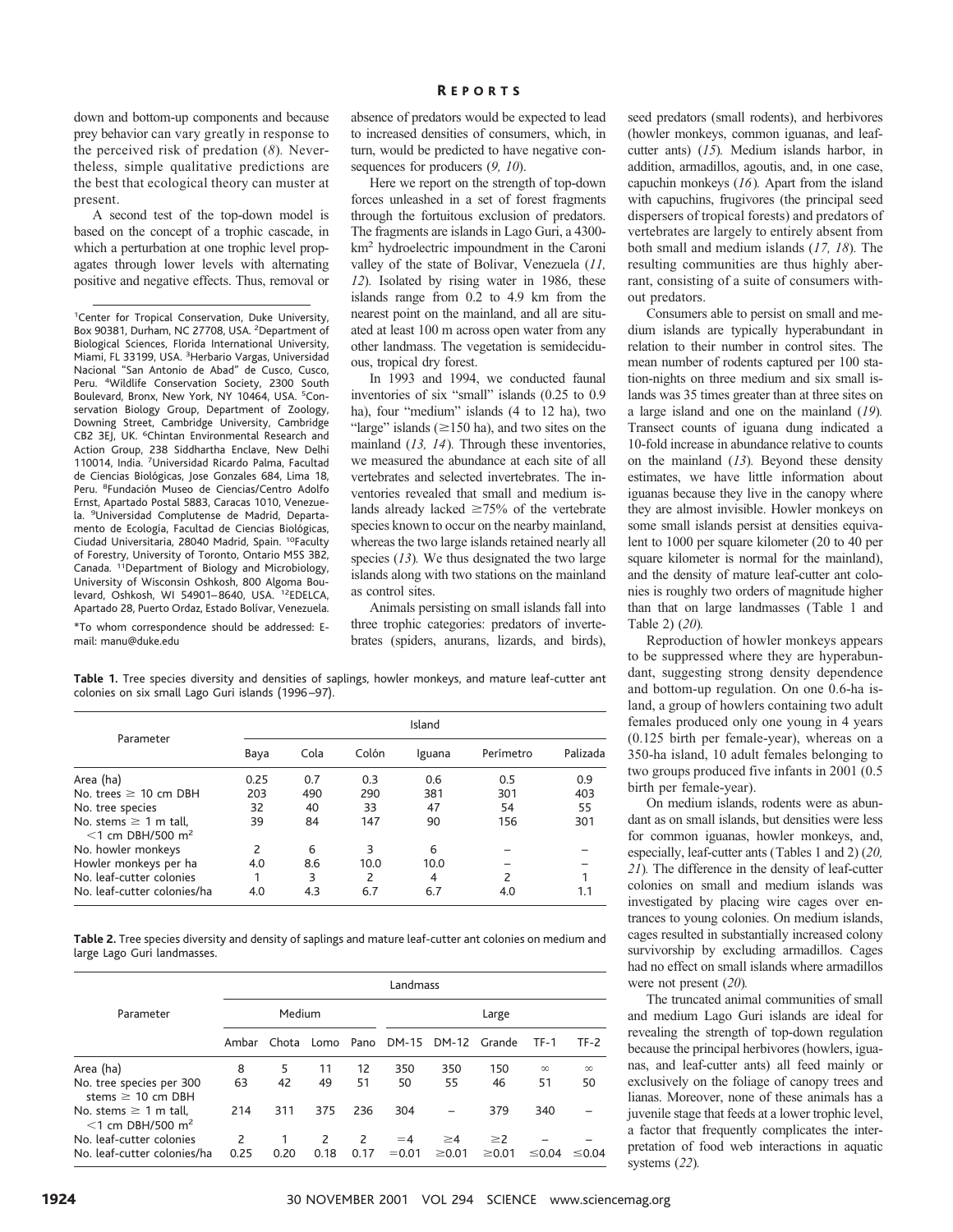The presence of hyperabundant consumers on predator-free islands supports the na ïve prediction of the top-down hypothesis and could signal the operation of a trophic cascade. To investigate this possibility, we established plots for monitoring vegetation change on each of the six small and four medium islands and at five sites on large landmasses (*23*)*.* Concurrently, we tested a second hypothesis proposed to account for the rapid loss of tree species on small islands in Lake Gatun, Panama, namely, that plant recruitment had been suppressed by desiccating dry-season winds (*24*)*.* Accordingly, the small-stem subplots were situated within each site so that half had a windward exposure and half a leeward exposure.

Counts of small  $[\geq 1 \text{ m tall}, \leq 1\text{-cm}$  diameter at breast height (DBH)] and large  $(\geq 1 \text{ cm})$ DBH, <10 cm DBH) saplings in exposed and sheltered subplots on small, medium, and large landmasses were analyzed by analysis of variance (ANOVA), with orientation (exposed versus sheltered) nested within landmass. There proved to be a highly significant effect of landmass size on the number of small saplings in 225 m<sup>2</sup> [ $F(2, 21) = 8.0, P = 0.003$ ], and a marginally significant effect on the number of large saplings  $[F(2,21) = 3.7, P = 0.046]$ . Small saplings were less than half as dense on small islands than on larger landmasses (compare Table 1 and Table 2). There was no difference in the effect of windward versus leeward exposure on either stem size class  $[F(1)] =$  $0.57, P = 0.64$ . These stem counts probably do not accurately reflect current rates of plant recruitment, because it is likely that many of the stems became established before isolation of the islands in 1986 (*25*)*.*

A better representation of recruitment under current conditions is provided by the smallest class of plants, those  $\leq 1$  m tall. Small islands proved to have low numbers of stems in this class  $[4.7/m^2$  versus 13.1 stems/m<sup>2</sup> on a large landmass,  $F(1) = 41.5, P < 10^{-6}$ . Numbers of stems representing species of canopy trees were only 20% of the control value  $[0.86/m^2$  versus  $4.25/m^2$ ,  $F(1) = 14.7$ ,  $P < 0.001$ ]. More than half the stems on the small islands were of lianas (especially Bignoniaceae, Leguminosae, and Malpighiaceae), and most of the rest were understory shrubs and bambusoid grasses. Recruitment of canopy trees appears to be severely depressed, providing further evidence of a trophic cascade on these small islands.

We expect that processes set in motion at the time of isolation will run their course on most small islands in another few decades. Hyperabundant folivores threaten to reduce species-rich forests to an odd collection of herbivore-resistant plants (*26*)*.* Along the way, much plant and animal diversity will probably be lost. The endpoint is likely to be a biologically impoverished system, much like that found today

on 85-year-old islands in Lake Gatun, Panama (*24*).

In a parallel situation, long-term overgrazing of semiarid range is well known to convert grassland to thornscrub or shrub steppe (*27, 28*)*.* Intense grazing predictably reduces the ratio of palatable to unpalatable species, thereby increasing the resistance of the vegetation and reducing the carrying capacity for grazers. Our results show that these processes can operate in forests, with similar implications for reduced diversity, increased plant defenses, and lowered carrying capacity for consumers. Similar, if less extreme, processes have been unleashed in parts of the United States where hyperabundant ungulates have massively affected natural vegetation (*29, 30*). Wild pigs (*Sus scrofa*) are severely reducing plant recruitment in a remnant forest in Malaysia where they lack predators (*31*). These observations are warnings, because the large predators that impose top-down regulation have been extirpated from most of the continental United States and, indeed, much of Earth's terrestrial realm.

It has long been known that herbivore populations explode on predator-free islands, to the detriment of natural vegetation (*32*)*.* But in the absence of controlled experiments, many ecologists have passed off accounts of such population explosions as unreliable anecdotes, rather than as convincing evidence of top-down regulation. By taking advantage of a fortuitous natural experiment, we have shown that the absence of predators consistently frees certain consumers to increase many times above "normal," unleashing a trophic cascade.

The extreme hyperabundance of herbivores on small Lago Guri islands demonstrates that food availability (and by implication, plant defenses) does not limit these consumers in the presence of predators (*33*)*.* Where predators depress herbivore populations, plant species with relatively low investments in chemical and mechanical defenses can attain high densities, because such plants grow faster and compete better than species that invest heavily in antiherbivore defenses (*34*)*.* Herbivore populations explode in the absence of predators, but only as a transient phenomenon, until the species composition of the vegetation adjusts to impose regulation from the bottom up (*35*)*.* Herbivore pressure has been weak over much of Earth since the eradication of megafauna by Stone Age hunters, so bottom-up regulation has become widespread, creating aberrations that have spawned the top-down versus bottom-up controversy (*36*)*.*

## **References and Notes**

- 1. M. L. Pace, J. J. Cole, S. R. Carpenter, J. F. Kitchell, *Trends Ecol. Evol*. **14**, 483 (1999).
- 2. G. A. Polis, *Oikos* **86**, 3 (1999).
- 3. N. G. Hairston, F. E. Smith, L. B. Slobodkin, *Am. Nat*. **94**, 421 (1960).
- 4. J. Terborgh, *Conserv. Biol.* **2**, 402 (1988).
- 5. T. C. R. White, *The Inadequate Environment: Nitrogen and the Abundance of Animals* (Springer-Verlag, Barcelona, 1993).
- 6. G. A. Polis, D. R. Strong, *Am. Nat*. **147**, 813 (1996).
- 7. C. J. Krebs *et al.*, *Science* **269**, 1112 (1995).
- 8. J. Terborgh *et al.*, in *Continental Conservation*, M. E. Soulé, J. Terborgh, Eds. (Island Press, Washington, DC 1999), pp. 39–64.
- 9. O. J. Schmitz, P. A. Hambäck, A. P. Beckerman, Am. *Nat.* **155**, 141 (2000).
- 10. L. Oksanen, T. Oksanen, *Am. Nat*. **155**, 703 (2000).
- 11. E. Alvarez, L. Balbas, I. Massa, J. Pacheco, *Interciencia* **11**, 325 (1986).
- 12. O. Huber, *Interciencia* **11**, 301 (1986).
- 13. J. Terborgh, L. Lopez, J. Tello, D. Yu, A. R. Bruni, in *Tropical Forest Remnants: Ecology, Management, and Conservation of Fragmented Communities,* W. F. Laurance, R. O. Bierregaard Jr., Eds. (Univ. of Chicago Press, Chicago, IL, 1997), pp. 256–274.
- 14. J. Terborgh, L. Lopez, J. S. Tello, *Ecology* **78**, 1494 (1997).
- 15. Genera of rodents found on small and medium Guri islands are *Nectomys*, *Oecomys*, *Rhipidomys*, and *Zygodontomys*; the howler monkey species is *Alouatta seniculus*; the iguana species is *Iguana iguana*; and the leaf-cutter ant species are *Atta cephalotes*, *A*. *sexdens*, and *Acromyrmex* sp.
- 16. Armadillos are *Dasypus novemcinctus*, agoutis are *Dasyprocta leporina*, and capuchins are *Cebus olivaceus*.
- 17. Several small raptors and two small owls occur on the small and medium islands inventoried, but none of them are known to prey regularly on mammals or other large forest vertebrates.
- 18. A full complement of felids, mustelids, vertebrateeating raptors, and snakes is present at all largelandmass control sites.
- 19. T. D. Lambert, G. H. Adler, L. Lopez, R. Ascanio, J. Terborgh, *Populations Within a Fragmented Tropical Forest: Rodents on Islands in Lago Guri, Venezuela* (unpublished).
- 20. M. Rao, *J*. *Trop*. *Ecol*. **16**, 209 (2000).
- 21. Densities of howler monkeys on medium and large Guri landmasses could not be determined accurately because the animals are extremely shy and hide at the approach of investigators.
- 22. L. Persson, *Oikos* **85**, 385 (1999).
- 23. Every tree  $\geq$  10 cm DBH on the small islands and in 1-ha sample plots on larger landmasses was tagged, mapped, measured, and identified. The plots were then subsampled for two smaller stem classes: (i)  $\geq$  1 m tall and  $\leq$ 1 cm DBH and (ii)  $\geq$ 1 cm DBH and  $\leq$ 10 cm DBH.
- 24. E. G. Leigh Jr., S. J. Wright, E. A. Herre, F. E. Putz, *Evol*. *Ecol*. **7**, 76 (1993).
- 25. S. H. Hubbell, in *Forest Biodiversity Research, Monitoring and Modelling: Conceptual Background and Old World Case Studies*, F. Dallmeier, J. A. Comiskey, Eds. (Unesco, Paris 1998), pp. 17–44.
- 26. M. Rao, J. Terborgh, P. Nuñez, *Conserv. Biol.* **15**, 624 (2001).
- 27. H. Bremen, *Biotropica* **24**, 328 (1992).
- 28. J. Ellis, K. A. Galvin, *Bioscience* **44**, 340 (1994).
- 29. W. S. Alverson, D. M. Waller, S. L. Solheim, *Conserv*. *Biol*. **2**, 348 (1988).
- 30. W. J. McShea, H. B. Underwood, J. H. Rappole, Eds. *The Science of Overabundance: Deer Ecology and Population Management* (Smithsonian Institution Press, Washington, DC, 1997).
- 31. K. Ickes, S. J. Dewalt, S. Appanah, *J*. *Trop*. *Ecol*. **17**, 191 (2001).
- 32. D. Bramwell, Ed., *Plants and Islands* (Academic Press, London, 1979).
- 33. The evidence presented cannot, however, rule out all other possibilities, including regulation by competitors, parasites, pathogens, and so forth.
- 34. P. Coley, J. P. Bryant, F. S. Chapin, *Science* **230**, 895 (1985).
- 35. B. E. Mclaren, R. O. Peterson, *Science* **266**, 1555 (1994).